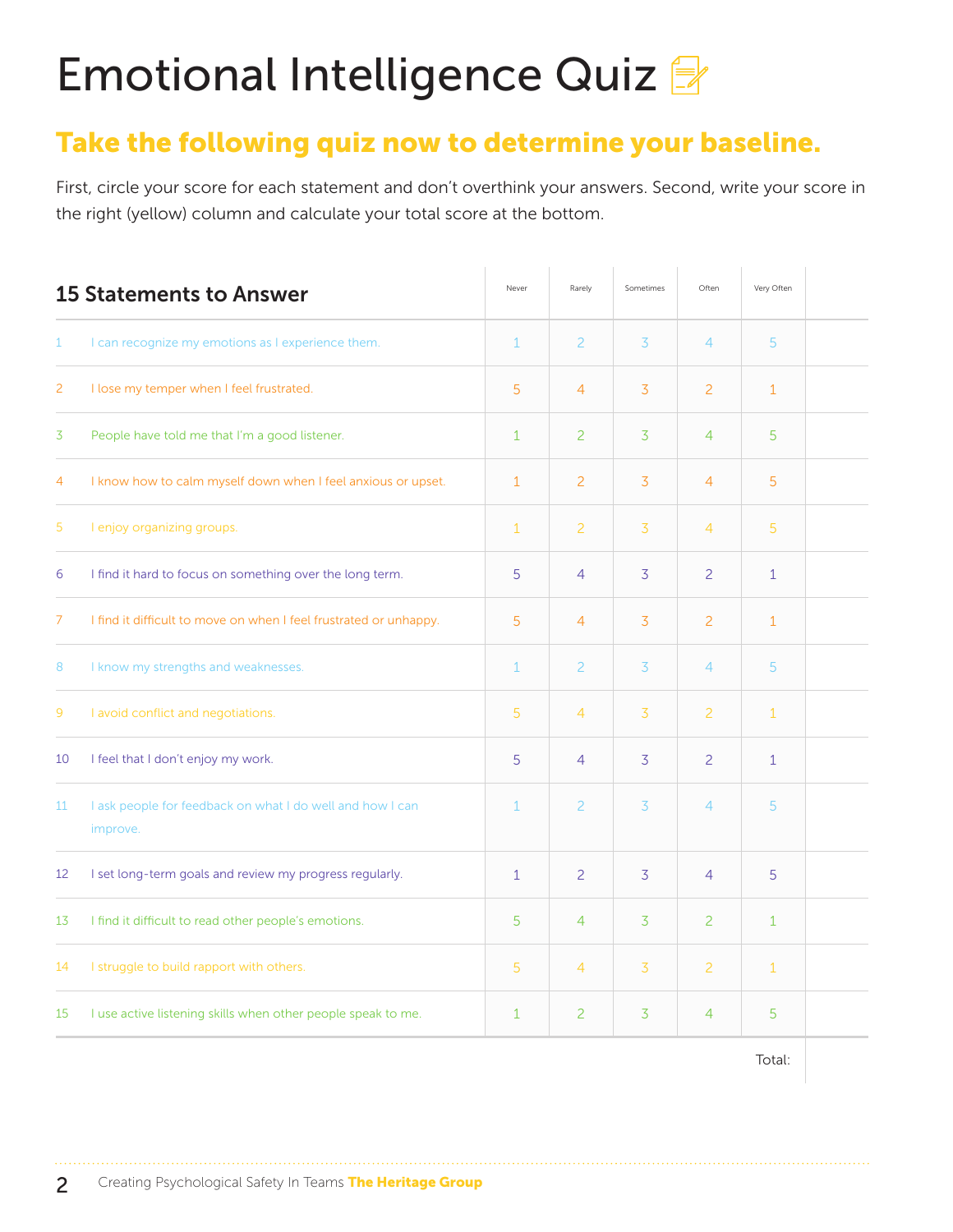## Emotional Intelligence Quiz

### Score Interpretation

#### Score Comments

**15-34** You need to work on your emotional intelligence. You may find that you feel overwhelmed by your emotions, especially in stressful situations, or, you may avoid conflict because you think that you'll find it distressing.

> It's likely, too, that you find it hard to calm down after you've felt upset, and you may struggle to build strong working relationships.

Don't worry–there are plenty of ways that you can build emotional intelligence, starting now.

**35-55** Your emotional intelligence level is ... okay.

You probably have good relationships with some of your colleagues, but others may be more difficult to work with.

The good news is that you have a great opportunity to improve your working relationships significantly.

56-75 Great! You're an emotionally intelligent person. You have great relationships, and you probably find that people approach you for advice.

> However, when so many people admire your people skills, it's easy to lose sight of your own needs.

> Researchers have found that emotionally intelligent people often have great leadership potential. Realize this potential by seeking opportunities to improve even further.